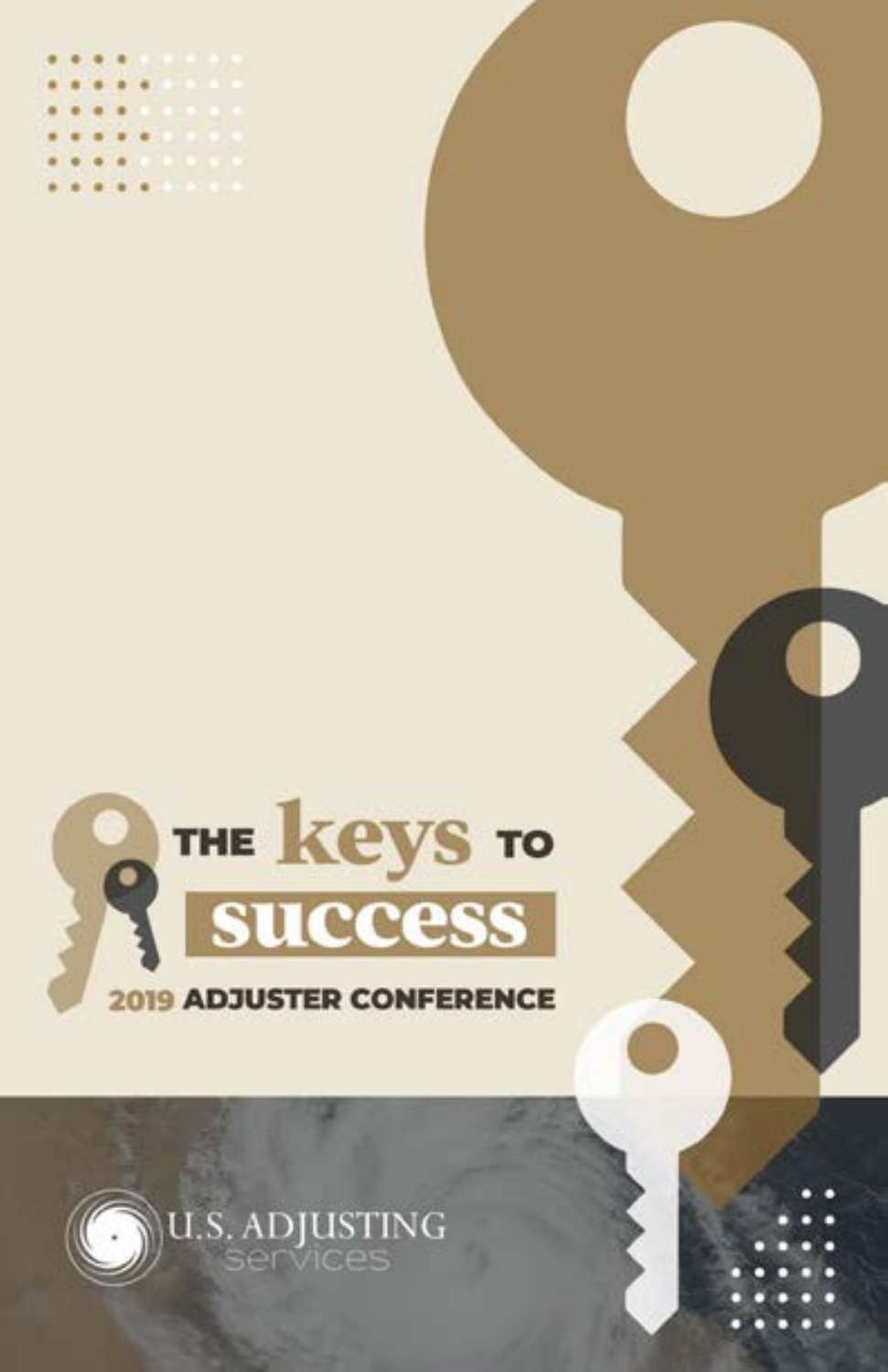





### LITTLE GIANT LADDER



CATMANDO TOOL BELT

X2 XACTIMATE TOKENS & X2 REGISTRATION REFUNDS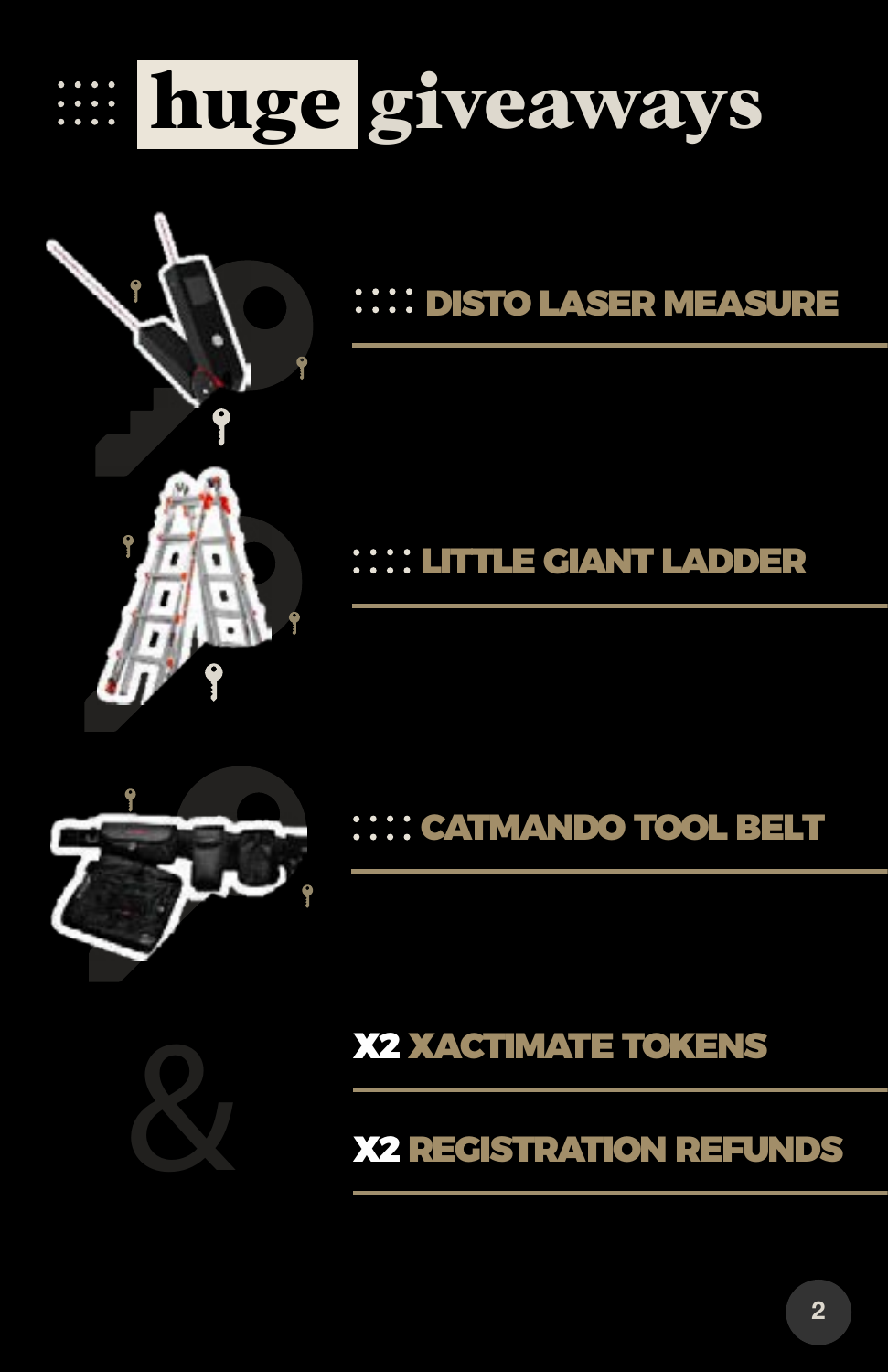



As an Independent Adjuster you are a business owner. You have the keys to success, but are you using them to your fullest potential? This year's keynote will ask questions of you and introduce concepts that, if implemented, will improve your bottom line earn-

ings. What impact do you want to have in life? How are you managing your relationships with your business partners? How are you managing your brand? In what attitude do you perform your services? What is your greatest asset? Are you strategically investing in it for optimal success? This talk is full of thought provoking questions that will make you both a stronger adjuster and a better business owner.

Mike Rodriguez is a business and life strategist featured on CBS, U.S. News & World Report, Fast Company and Success magazine. He was recently added to Amazon Alexa Inspire Me alongside Tony Robbins and others. He is a former Ziglar showcase speaker and a best-selling author with 13 books. His clients include names like Bank of America, McDonald's Corporation, Reuters News Agency, the U.S. Government, and many more.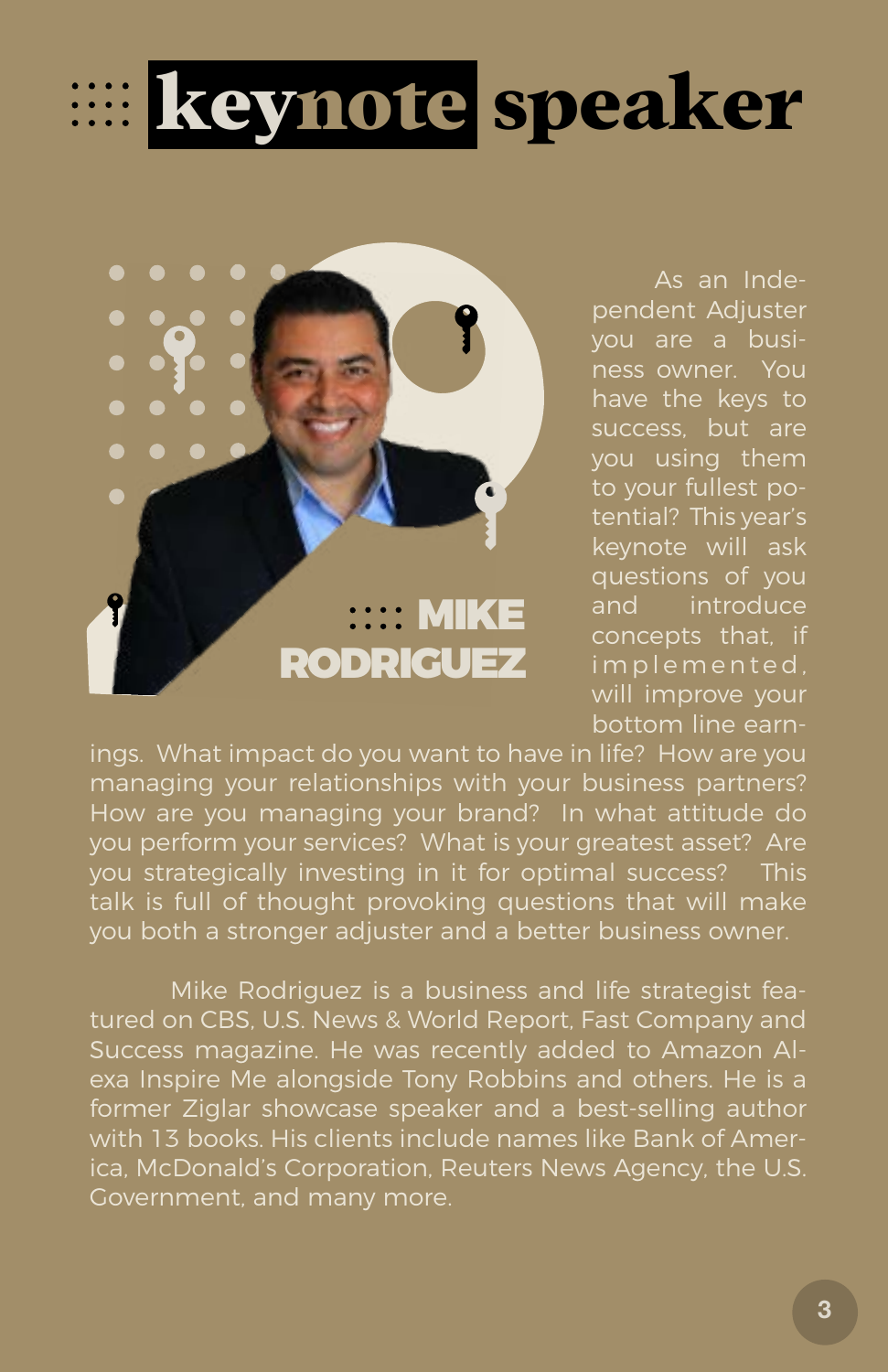

property certification property breakout

## SUNDAY, JUNE 2 MONDAY, JUNE 3

8:00-8:30 Breakfast | Registration

8:30-0:15 General Session | Sponsor Messages

0:15-10:00 Mike Rodriguez - Keynote

**10:00-II:50** 2.0 Wind vs. Flood - Doug Stephens

Hover General Session **B** Hover Demo / Certification

I2:00-I:00 Lunch

 $1:00-2:50$   $1:00-4:50$ 2.0 Floor Wars - CATI Staff California Earthquake -Dan Dyce

3:00-3:50 PLNAR Virtual Claims Solution

4:00-4:50 1.0 Ethics - CATI Staff

5:30-0:00 **Casino Night**  7:30-9:00 Breakfast

8:00 - 11:50 MS Plans Certification

 $0:00-0:50$ **1.0** Forensic Evaluation of Roofs & Roof Structures - Justin Donaldson

10:00-10:50 1.0 Property Subrogation - Tammy Wittal & Jeremy Dixon

**II:00-II:50** TWIA Update - Lance Cook & David Harkin

**I2:00-I:00** Lunch

 $1:00-2:50$   $1:00-3:50$ 

2.0 Update from the Trenches -Hail, Harvey, Appraisal, Fraud, and Other Hot Topics - Steve Badger MS Plans Certification

3:00-3:50 1.0 Streamlining the Large Loss Process - Tyler Wasinger & Tyler Shockley

4:00-5:00 General Session | Closing Ceremonies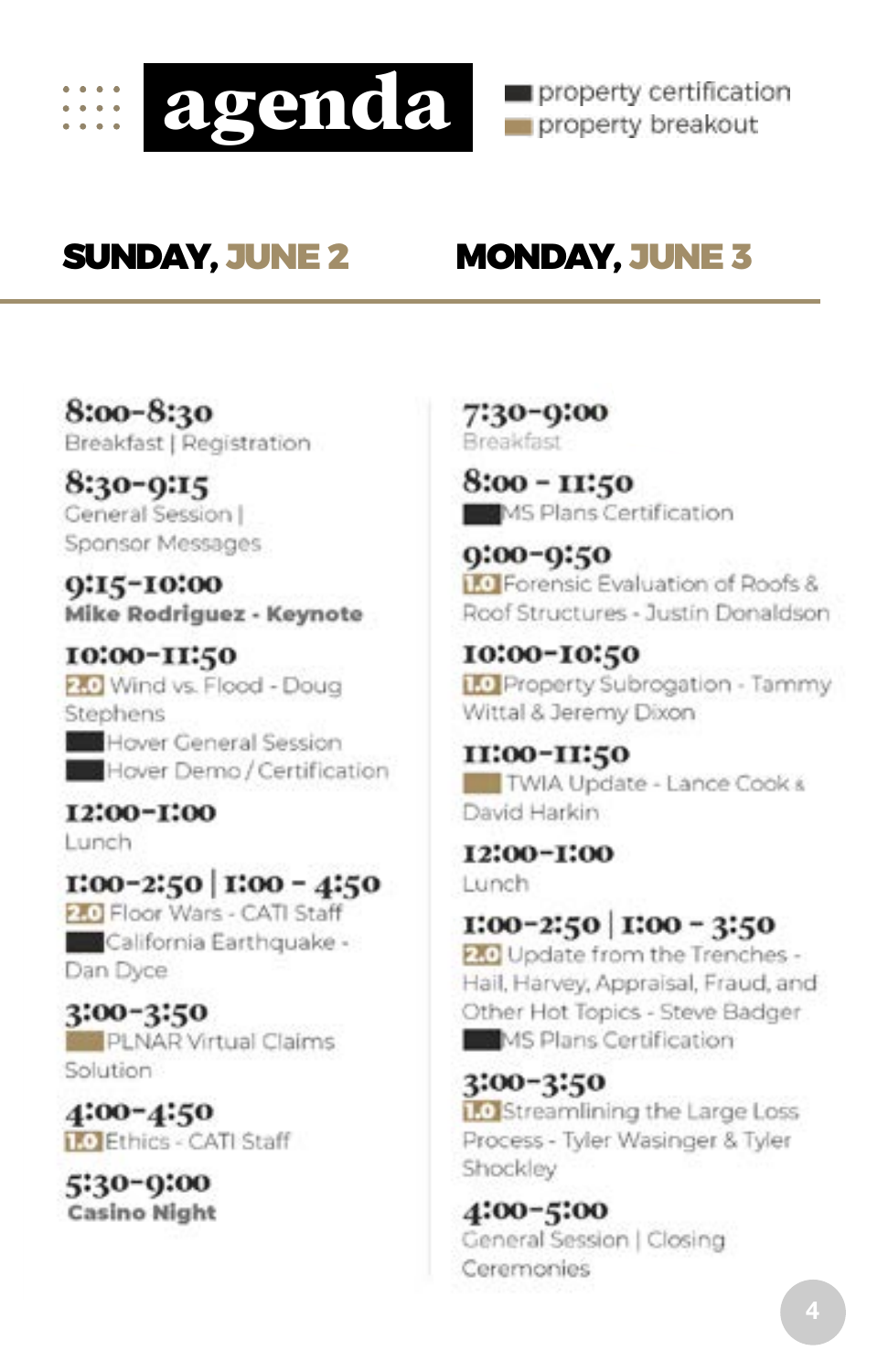

### WIND VS. FLOOD SUNDAY 10:00-11:50

DOUG STEPHENS – STEPHENS ENGINEERING

Each year, billions of dollars are spent on insurance claims resulting from wind and flood-related damage. During large storms, such as hurricanes, structures are subjected to both high winds and storm surge or inland flooding resulting in both wind and flood-related damage. The challenge is to properly discern the damage resulting from both hazards on the same structure. The purpose of this seminar is to provide a basic understanding of both wind and flood-related damage, and how to differentiate between the two. Understanding the differences between wind and flood damage will assist in adjusting property damage claims for either wind or flood.

**Doug Stephens** holds a B.S. in Civil Engineering (1997) from Iowa State University. Go Cyclones! He completed his post-graduate study in Structural Engineering at Kansas State University and North Carolina State University. Doug possesses over 20 years of engineering experience and 13 years experience in residential design and home building. For the last 8 years he has been performing engineering investigations related to building failures from weather related and environmental causes.

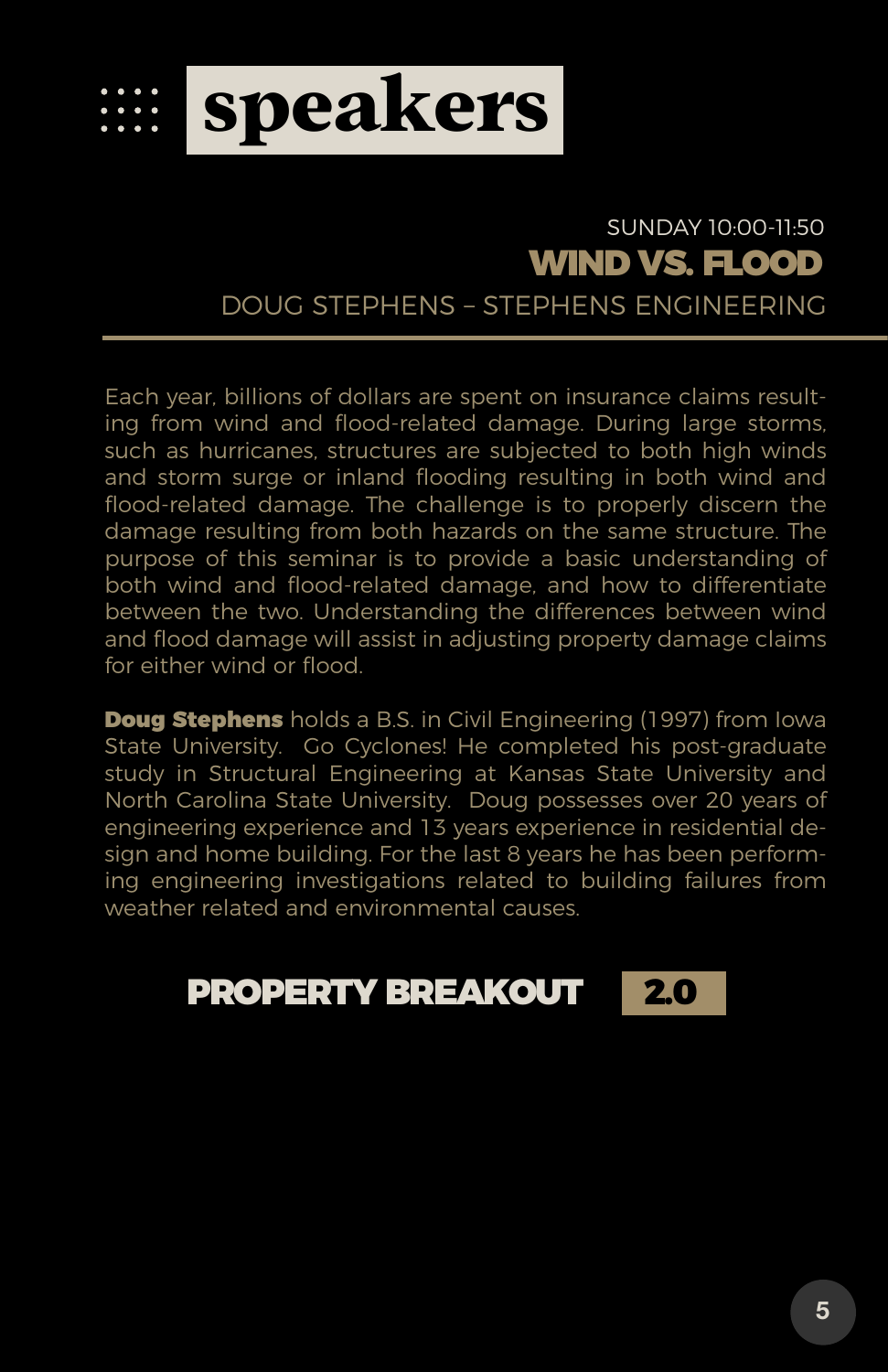

### TRANSFORMING THE CUSTOMER JOURNEY THROUGH MOBILE TECHNOLOGY SUNDAY 10:00-11:50 **HOVER**

As a poor claims experience can cost a carrier four customers on average, companies are looking to innovative technologies to address customer expectations. The biggest logjam (and most expensive step) in the claims process is scheduling the adjuster visit to the homeowner's property to scope damage. In order to stay ahead of a rapidly changing environment, more and more companies are turning to technology solutions to help offer the flexibility of a menu of options for settling claims more efficiently, accurately, and economically, in order to positively impact customer satisfaction.

This session will introduce a mobile technology that's been deployed to Insurance carriers and independent adjusters across the United States. With HOVER, adjusters and homeowner can take photos of any home and receive a settlement-ready data package including an interactive 3D model with accurate exterior measurements.

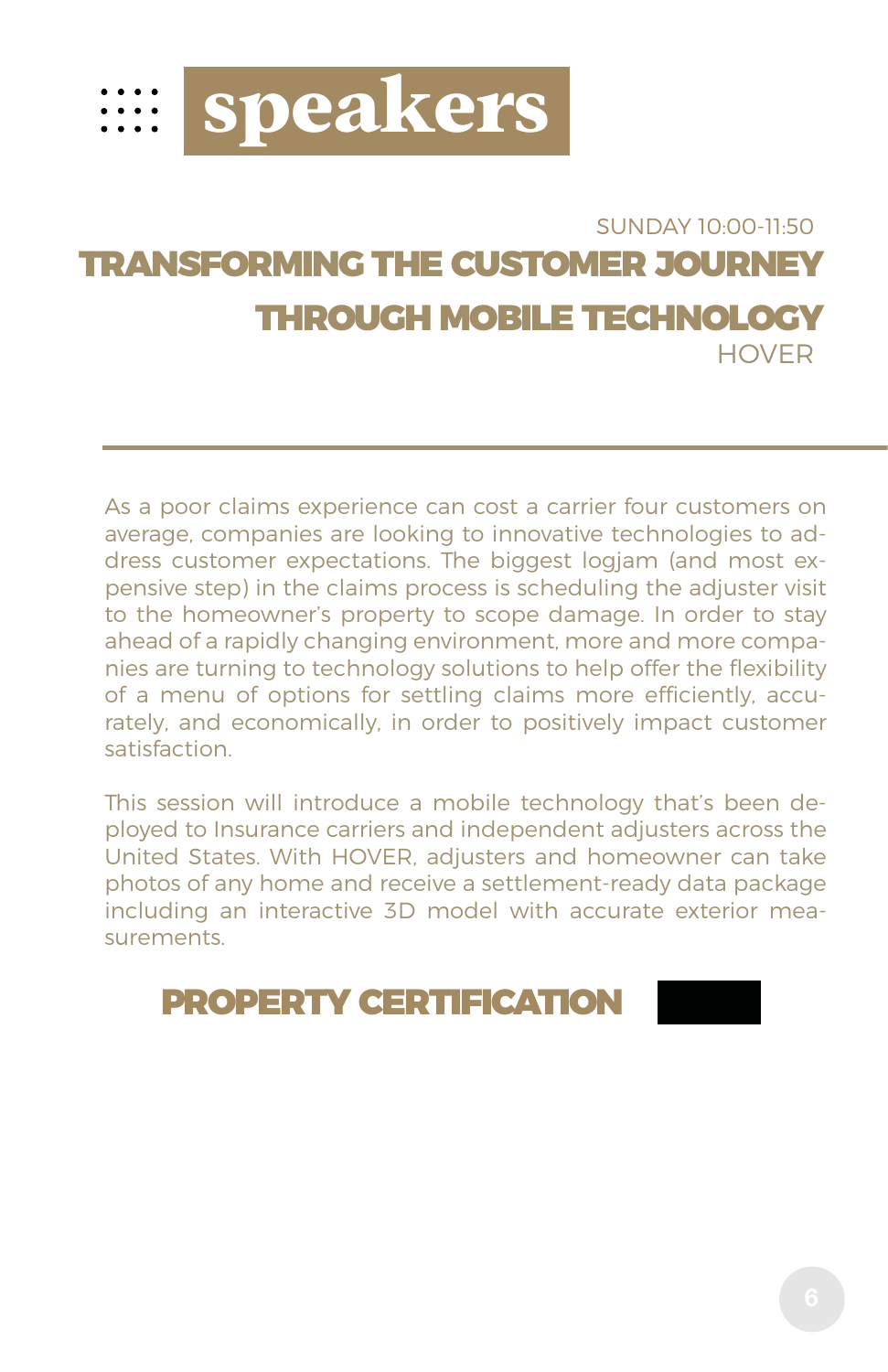

### CALIFORNIA EARTHQUAKE CLAIM HANDLING COURSE SUNDAY 1:00-4:50

DAN DYCE

Part one of this course covers the California Department of Insurance regulations requiring adjusters handling EQ claims in California to have an Earthquake Claim Handling certificate. Company desk adjusters who manage independent field adjusters also need this certificate. What adjusters learn in this class will help them prepare to handle earthquake claims in any state in the US. Part two of the course covers the California Earthquake Authority (CEA) earthquake policy coverage. This course is extremely valuable as twenty two insurance companies write their CA EQ coverage with a CEA EQ policy.

DAN DYCE, CPCU RPA is a consultant specializing in residential earthquake claim handling. He is a graduate of California State Polytechnic University and has worked in the insurance industry his whole career. He has held positions in underwriting, insurance operations and claims. His forte is the ability to train claim adjusters on earthquake policy coverage and claim handling in a humorous and memorable way.

### PROPERTY CERTIFICATION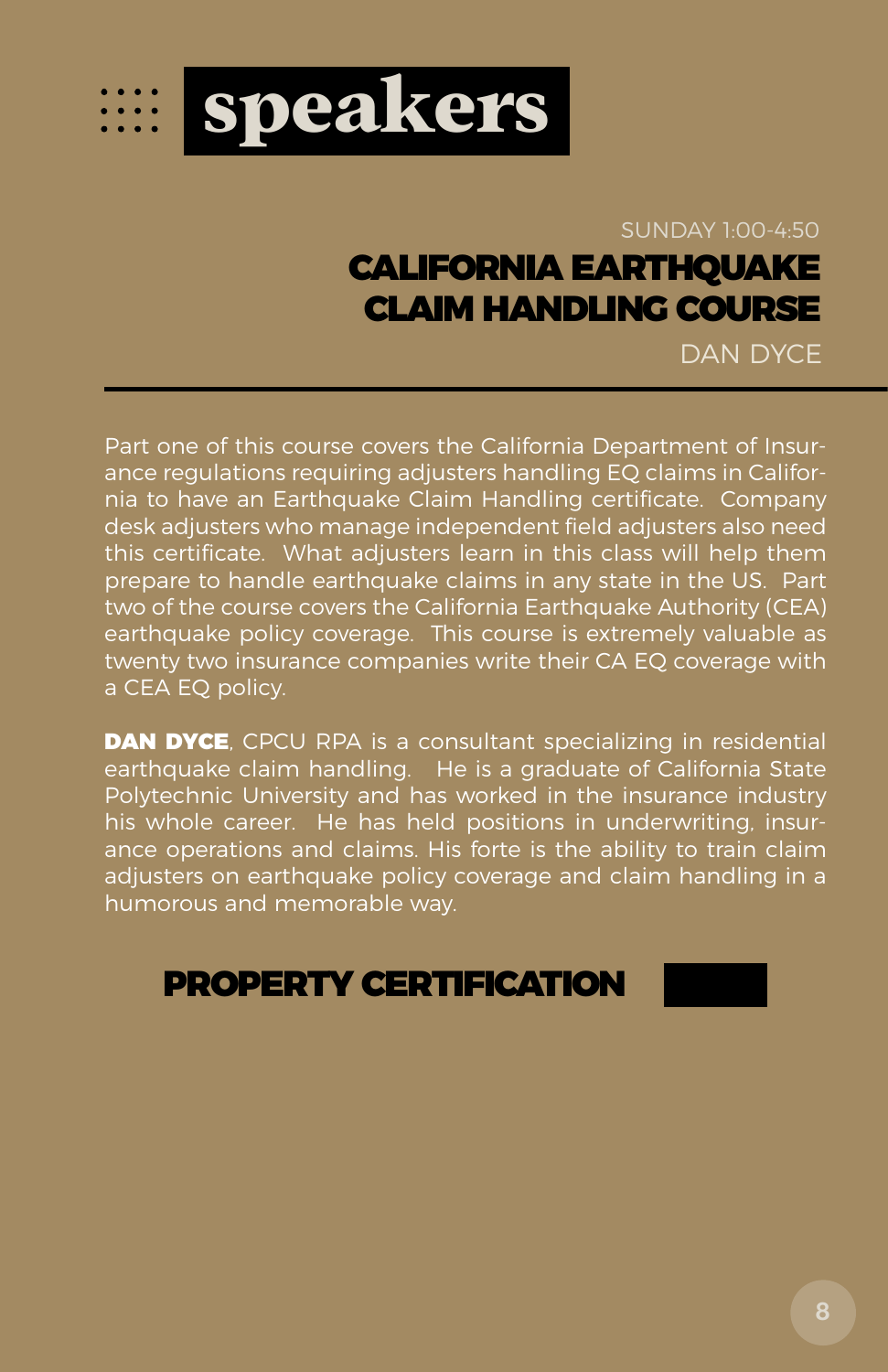



This fun, interactive and informative workshop will give participants the skills they need to accurately identify the most common flooring types they may encounter and a checklist for proper installation methods for any foundation type.

Following this session, adjusters will be able to identify the most common categories of flooring materials, identify primary types of material within each category with tips for remembering varieties, identify types of damage most common to each flooring type and evaluate repair vs. replace for various loss type scenarios, and understand standard installation processes and flooring components for various materials for any foundation type (below grade, on grade and above grade). Our unique and energetic Floor Wars game show provides a challenging, hands-on yet entertaining opportunity to put materials knowledge to use.

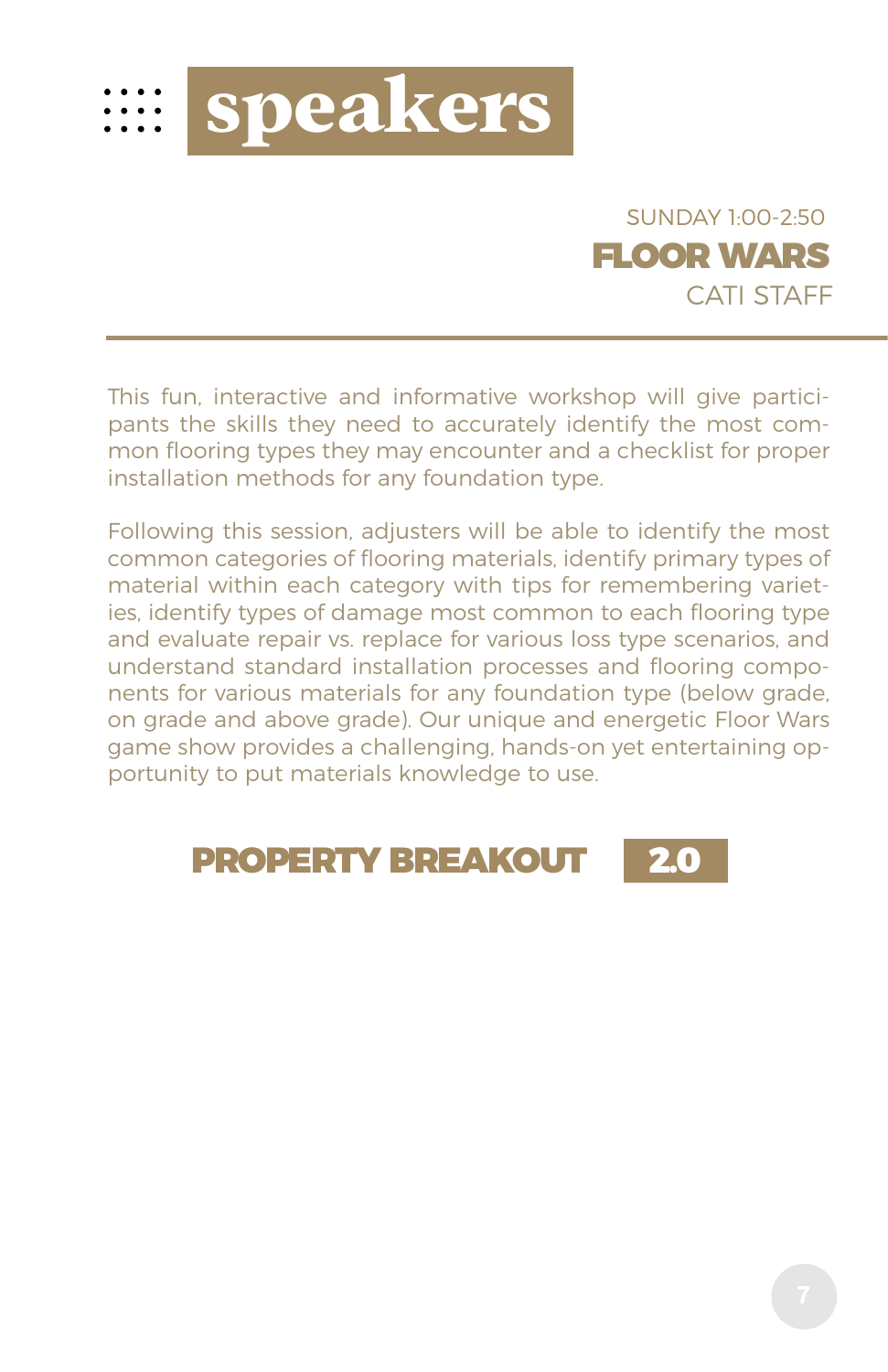

### PLNAR - VIRTUAL CLAIMS SOLUTION ANDY GREEF PLNAR SUNDAY 3:00-3:50

Learn how PLNAR is quickly becoming the leading Virtual Claims Solution. It's the only data collection technology designed for insurance, utilizing an Augmented Reality app and cloud-based reporting to provide a comprehensive solution for Desk and Field Adjusters. You don't want to miss this presentation.

**ANDY GREFF** is the CEO of PLNAR and has spent over 22 years in software working with a collection of enterprise software, insurance, telco / wireless, healthcare, digital media, agency and retail companies. His experience spans consulting and executive level positions in general management, product management, product marketing, sales, business development and engineering. Andy has experience working with and for large public multi-national companies as well as small startups with proven success at every level.

### PROPERTY BREAKOUT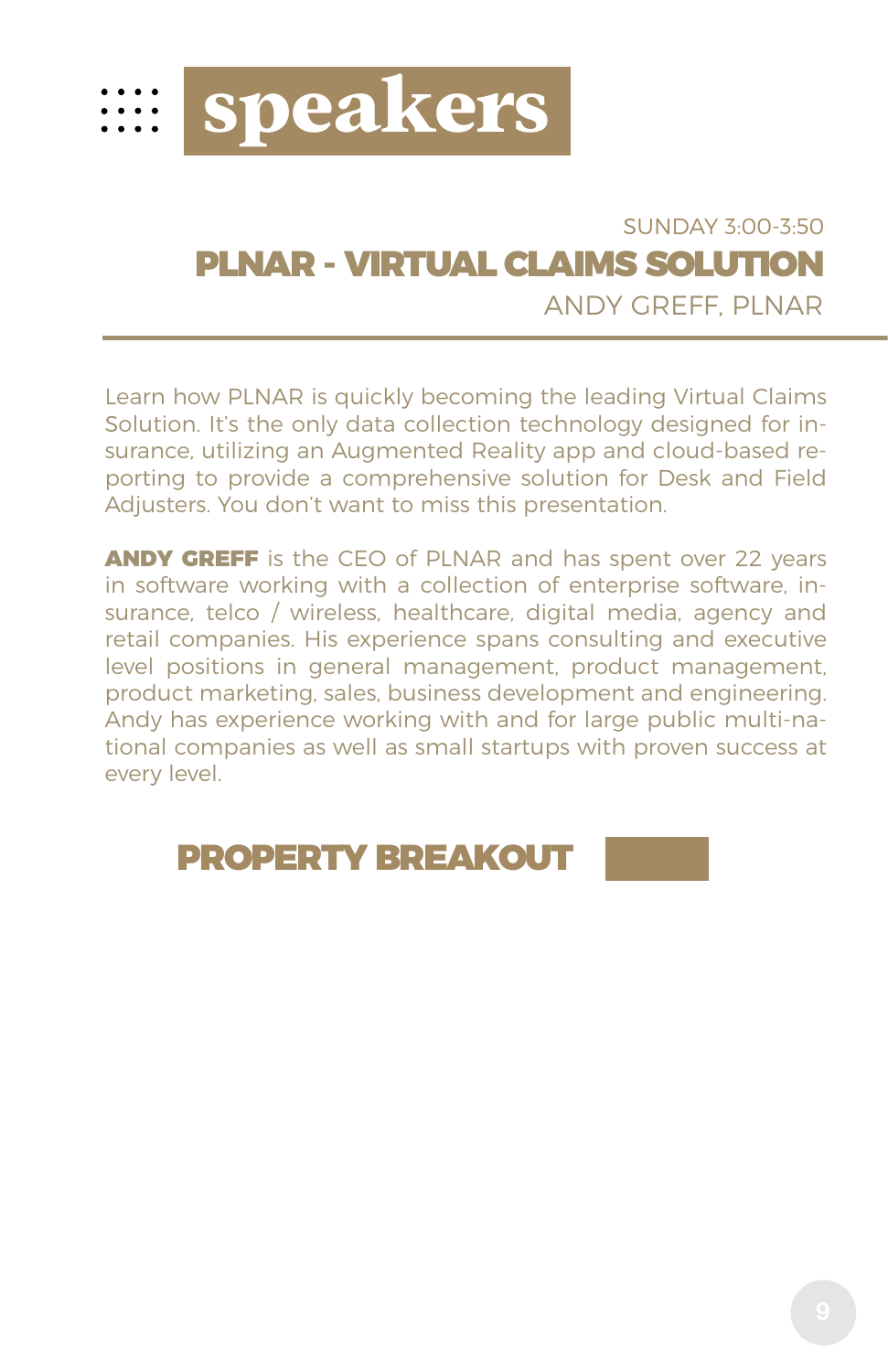



This session is approved by TDI for 1.0 Ethics CE hours and will provide adjusters with an understanding of the substantive issues related to Unfair Claims Practices Act, Texas Insurance Code and Deceptive Trade Practices Act. The session will also review pertinent requirements of various statutes, regulations, and case law as they relate to claim handling in Texas.



MS PLANS FIELD CERTIFICATION MONDAY 8:00-11:50 & 1:00-3:50 CATI STAFF

Adjusters wishing to handle field claims for MS Plans (Mississippi Windstorm Underwriting Association and Mississippi Residential Property Insurance Underwriting Association) must complete training and certification specific to MS Plans. Certification is good for one year. First-time certification must be completed in-person and may be renewed annually either online or in-person. This session is specific to field adjusters only.

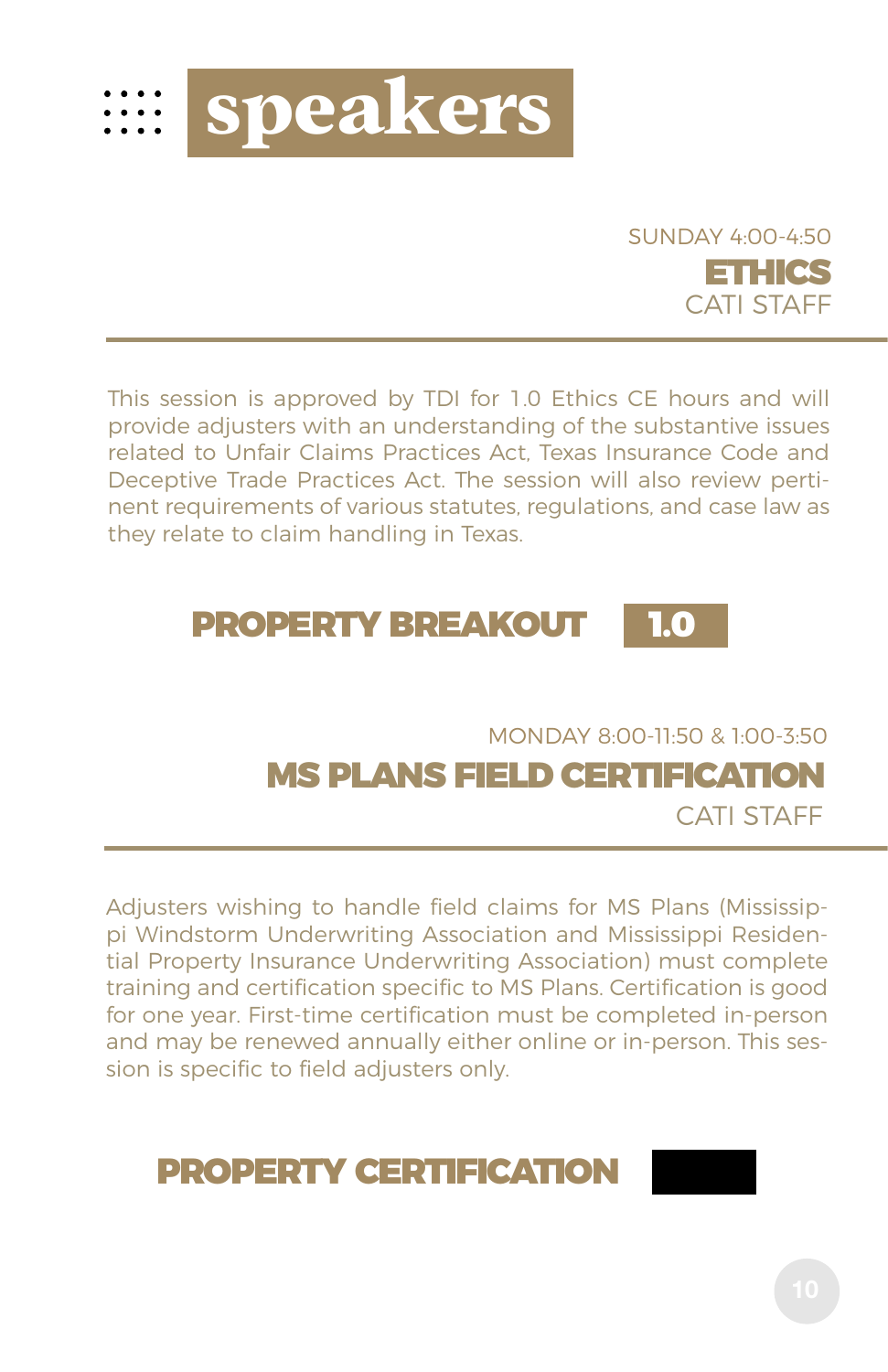

### FORENSIC EVALUATION OF ROOFS & ROOF STRUCTURES MONDAY 9:00-9:50

JUSTIN DONALDSON, NELSON FORENSICS

Participants will learn about different types of roofing materials, framing, investigative techniques, and scientific methodologies relevant to forensic evaluations of roofs for damage from common perils, such as: hail, windstorm, collapse, improper installation and design defects. Case studies will be included.

**JUSTIN DONALDSON** has performed over 1,000 building evaluations, typically focused on roof system failures and damage involving a variety of roofing materials and contributing causes. He is an expert in the application of building codes to roofing and reroofing projects, and on proper techniques for evaluating water intrusion into roofing systems. Justin has also performed many evaluations of other building systems and components (e.g., veneers and cladding, windows, interior finishes, foundations) subjected to damage from hurricanes, tornadoes, hail and wind storms, and foundation movement. He is the Director of the Nelson Discovery Laboratory and assisted in founding the laboratory, playing an integral role in its development since inception. Justin established many of the testing procedures utilized by the laboratory and has personally performed many of the evaluations of roof membrane samples. Justin earned a B.S. in Civil Engineering from Virginia Polytechnic Institute and State University.

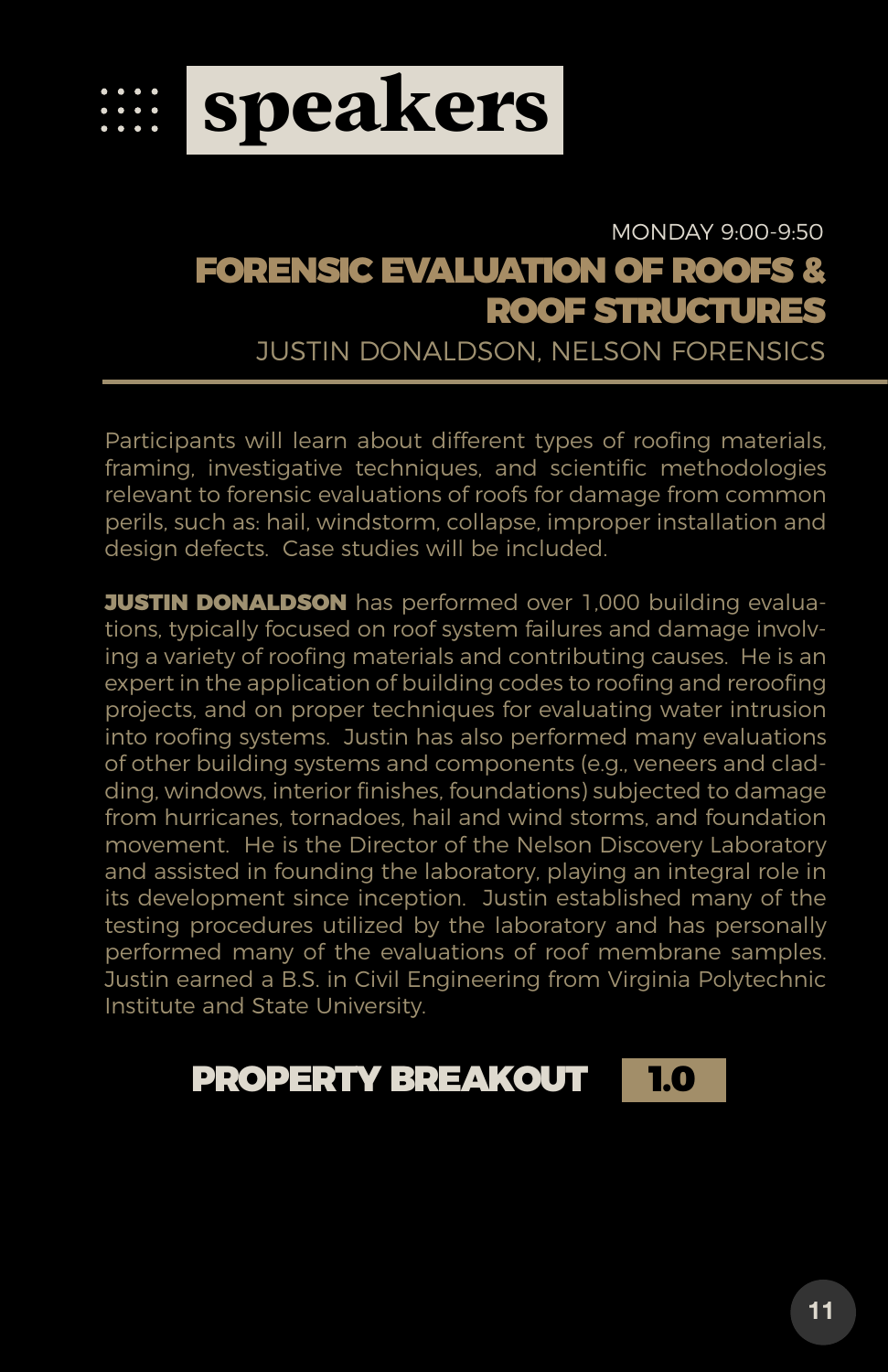

### MONDAY 10:00-10:50

### PROPERTY SUBROGATION ESSENTIALS

### TAMMY WITTAL, JEREMY DIXON & ANGELA MCKEE, AAA TEXAS

This one-hour session presented by our partners at AAA Texas is intended to reinforce principles of subrogation for property losses including an understanding of the basis of subrogation and delving into theories of liability that give rise to potential subrogation opportunities. Participants will consider negligence, product liability, inverse condemnation, large and small loss investigation, use of experts and identifying subrogation opportunities during CAT losses.

**TAMMY WITTAL, AIC, AIS, AINS,** is a 32-year veteran in the insurance industry and is currently the Property Claims Unit Manager of AAA Texas. Tammy's background also includes underwriting, auto and casualty claims, and Subrogation. Tammy increased overall subrogation collections by 24.9% and increased property subrogation collections by over 100% during her three year tenure overseeing the Subrogation Unit.

**JEREMY DIXON** has 11 years experience in subrogation. Since 2011, Jeremy has handled a variety of cases from "slammer" claims with clear liability to large and litigated losses that entail complex theories of liability. Jeremy has also been involved in the handling of several mass tort and class action litigations.

ANGELA MCKEE is a Large Loss Property Subrogation Claim Service Representative. With 21 years of handing experience in all aspects of property and casualty claims including homeowners, commercial, and large loss. Angela has worked for State Farm, Nationwide and now AAA and has handled numerous Large Loss Mass Torts and Large Loss Litigation.

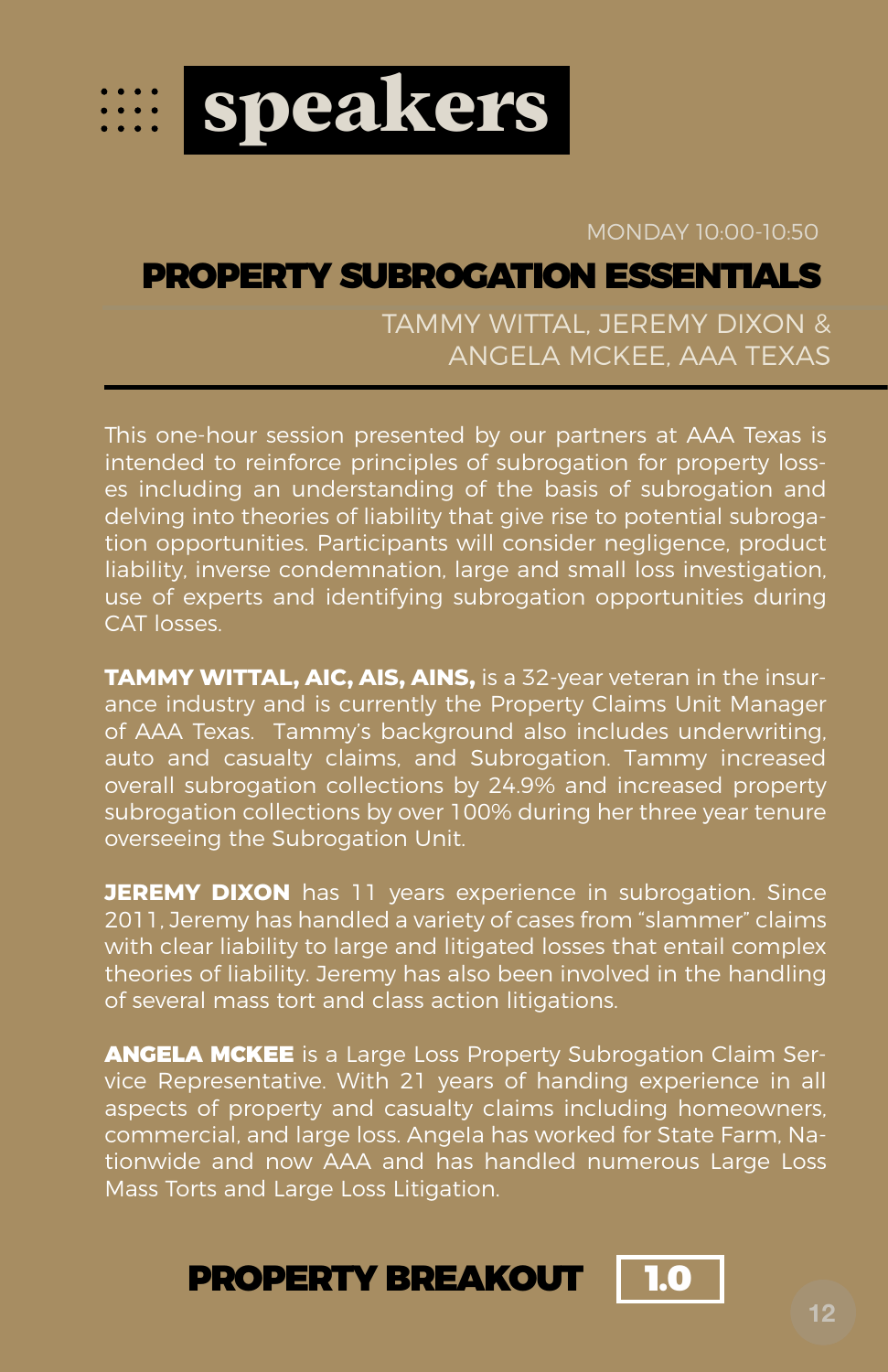

### DAVID HARKIN SUNDAY 11:00-11:50 TWIA/TFPA UPDATE

Learn more about the TWIA/TFPA claim handling philosophy, the upcoming adjuster conference, new Resource Management System and some other upcoming changes.

As Senior Claim Manager, **DAVID HARKIN** leads the front line supervisors/manager and claims examiners for daily and catastrophe claims for both TWIA and TFPA. David is a seasoned property claims professional with over 20 years of leadership and technical experience. He has worked as an independent adjuster and staff for Farmers Insurance, Horace Mann, QBE and TWIA/TFPA. David is a graduate of Arizona State University.

## PROPERTY BREAKOUT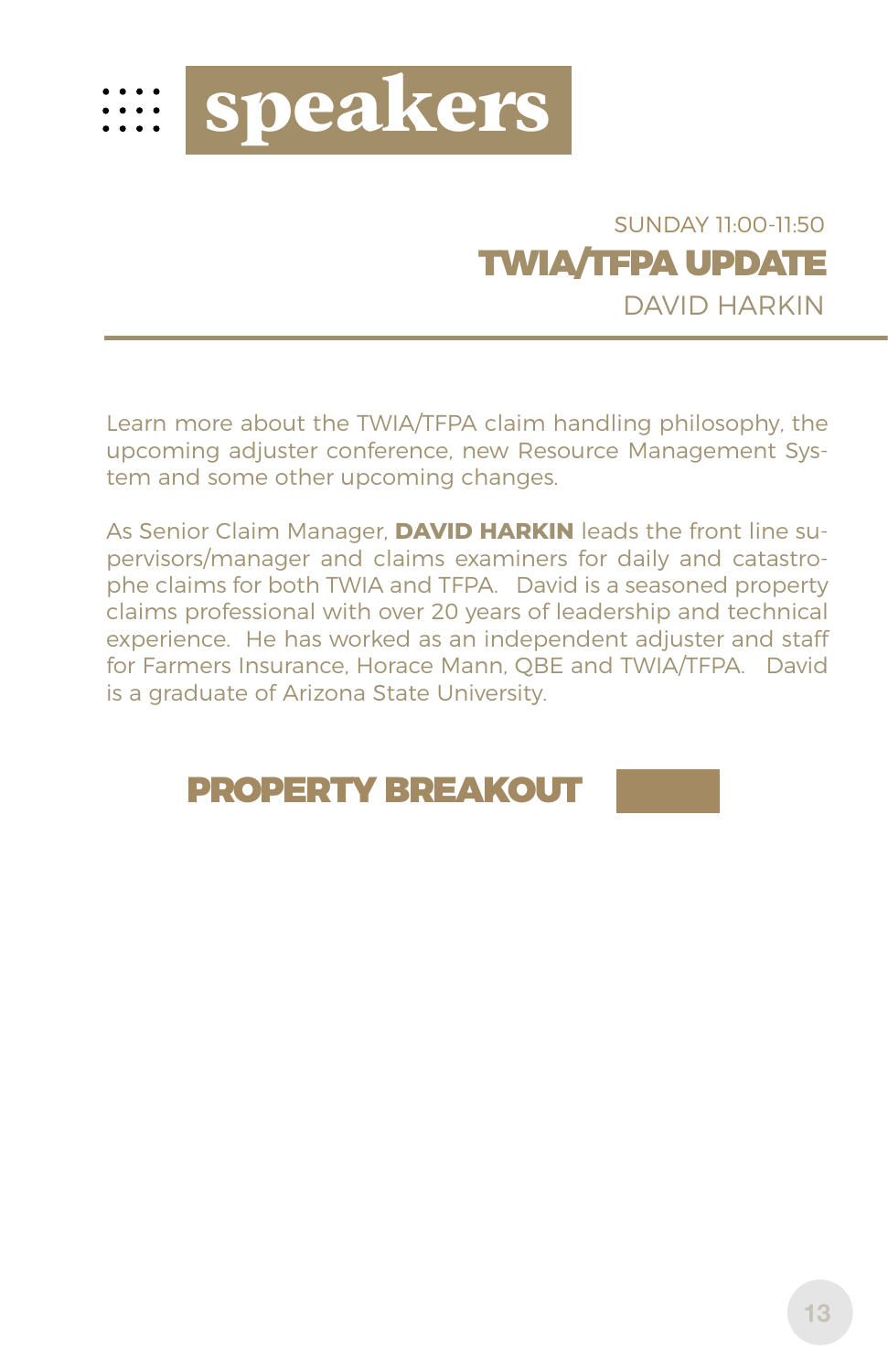

### UPDATE FROM THE TRENCHES – HAIL, HARVEY, APPRAISAL, FRAUD & OTHER HOT TOPICS (2.0) STEVE BADGER, ZELLE LAW MONDAY 1:00-2:50

Hail and Hurricane Harvey remain the hot topics in the Texas property insurance industry. The vast majority of all first party claims in Texas involve these two topics. This session will cover all the hot adjustment and coverage topics arising in these matters, including the expanding use of the appraisal process. Also discussed will be strategies to address the abuses and outright fraud that have sadly become commonplace in these matters.

**STEVE BADGER** represents the commercial property insurance industry in major catastrophe exposures, both as a plaintiff in subrogation matters and a defendant in coverage litigation. Beginning with Hurricane Andrew in 1992, for over 25 years Badger has been involved in litigation arising from every major catastrophic event, including hurricanes, fires, floods, and the 911 Terrorist Attack. Badger currently leads the insurance industry response to the emerging hail risk, including strategies to address fraud and other illegal conduct in these matters.

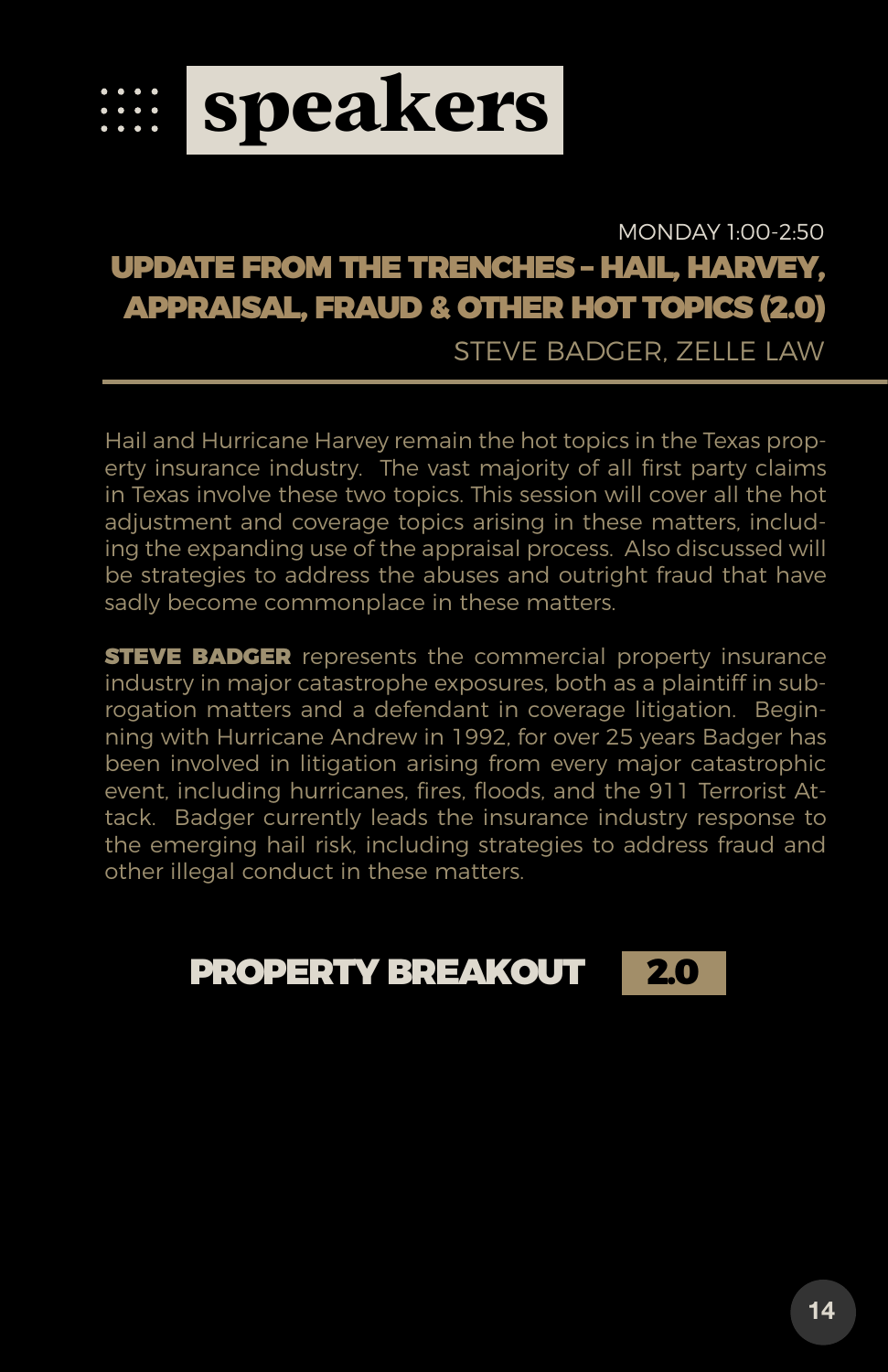

MONDAY 3:00-3:50

### STREAMLINING THE LARGE LOSS PROCESS

TYLER WASINGER & TYLER SHOCKLEY, NATIONAL LLOYDS

This session is tailored specifically to loss handling guidelines for National Lloyds and will assist property adjusters in developing a solid process for investigation of large losses from the preparation phase (reviewing prior loss history, loss facts and policy) through the inspection and statements including clear explanation to the insured of the process and method of operation and obtaining proper and accurate documentation of damages, investigative matters and potential subrogation along with production of accurate and proper repair estimates.

**TYLER J. SHOCKLEY** is a Large Loss Field Adjuster at National Lloyds Insurance Company currently handling all large loss claims in the southern half of Texas. He graduated from Angelo State University in 2010 with a Bachelor of Arts in History and a minor in Kinesiology with the intention of becoming a history professor. In 2011, Tyler made the decision to obtain his All Lines Adjuster and General Lines Agent licenses. In August of that same year he was hired by National Lloyds as a desk examiner. In 2013, Tyler began adjusting in the field in Central Texas, gaining the experience of learning the ropes from the outside perspective. In 2016, Tyler joined National Lloyd's Large Loss team where he currently handles fire, water, flood, and tornado losses.

**TYLER WASINGER** is the Large Loss and Liability Claims Manager at National Lloyds Insurance Company where he manages the large loss team and liability. He started his career in 2004 as an independent adjuster working auto claims, catastrophe claims, daily claims, large loss claims, and commercial claims. After working as an independent adjuster, Tyler worked as a staff adjuster for State Farm Insurance working mainly large loss commercial and business interruption claims. He started with National Lloyds Insurance in 2014 and has been a Claims Manager since early 2015. In 2016 National Lloyds developed its Large Loss team and Tyler added Large Loss Claims Manager to his ever-expanding list of claims experience.

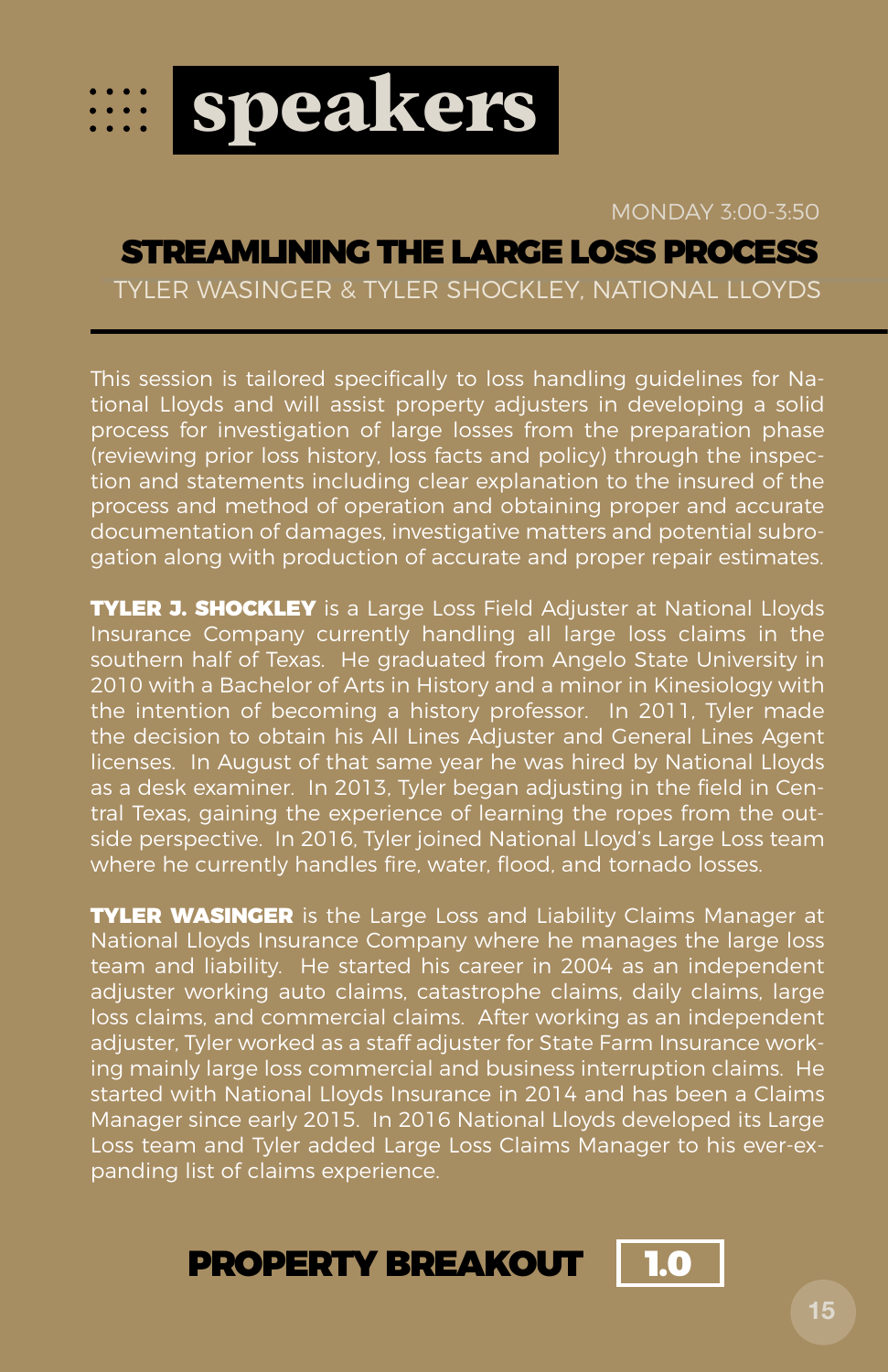

### GOLD LEVEL

# NELSON FORENSICS